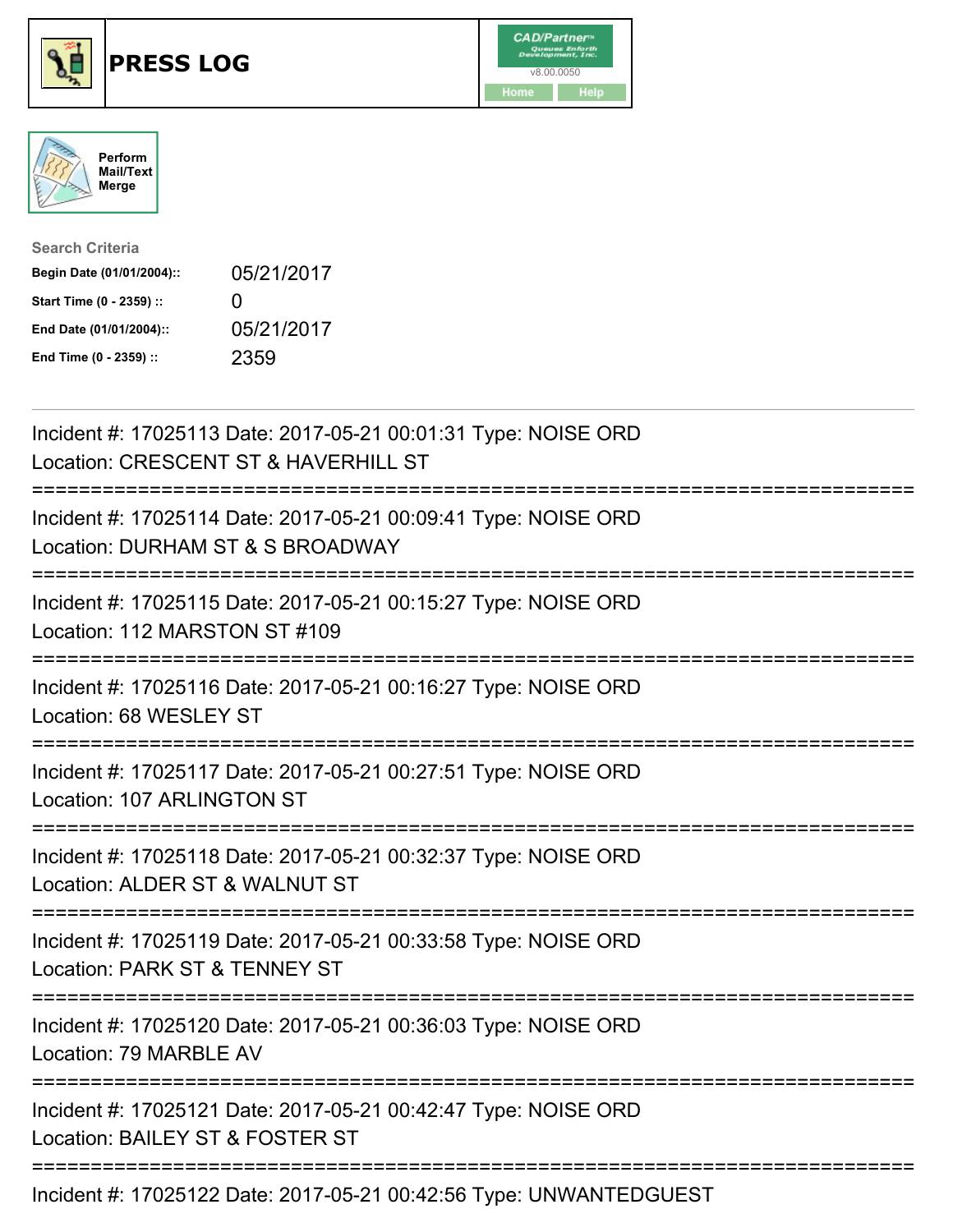| Location: 263 WATER ST #2                                                                                  |
|------------------------------------------------------------------------------------------------------------|
| Incident #: 17025123 Date: 2017-05-21 01:07:18 Type: VIO CITY ORD<br>Location: 30 MYRTLE CT                |
| Incident #: 17025124 Date: 2017-05-21 01:13:12 Type: TOW OF M/V<br>Location: TRESPASS / 183 BROADWAY       |
| Incident #: 17025125 Date: 2017-05-21 01:15:10 Type: NOISE ORD<br>Location: 7 BROMFIELD ST                 |
| Incident #: 17025126 Date: 2017-05-21 01:21:09 Type: NOISE ORD<br>Location: 16 MASON ST FL 2               |
| Incident #: 17025127 Date: 2017-05-21 01:21:20 Type: DOMESTIC/PAST<br>Location: 12 SARATOGA ST             |
| Incident #: 17025128 Date: 2017-05-21 01:25:44 Type: NOISE ORD<br>Location: 74 WOODLAND ST                 |
| Incident #: 17025131 Date: 2017-05-21 01:37:12 Type: M/V STOP<br>Location: DENNYS / 160 WINTHROP AV        |
| Incident #: 17025129 Date: 2017-05-21 01:37:50 Type: MEDIC SUPPORT<br>Location: 444 CANAL ST               |
| Incident #: 17025130 Date: 2017-05-21 01:39:05 Type: NOISE ORD<br>Location: 107 ARLINGTON ST FL BSMNT      |
| Incident #: 17025132 Date: 2017-05-21 01:39:45 Type: LOUD NOISE<br>Location: 105 FANHAM ST                 |
| Incident #: 17025133 Date: 2017-05-21 01:41:51 Type: SUICIDE ATTEMPT<br>Location: AUTO ZONE / 380 BROADWAY |
| Incident #: 17025134 Date: 2017-05-21 01:52:38 Type: M/V STOP<br>Location: NEWTON ST & SALEM ST            |
| Incident #: 17025135 Date: 2017-05-21 01:54:03 Type: M/V STOP<br>Location: ESSEX ST & WINTER ST            |
| Incident #: 17025136 Date: 2017-05-21 02:01:00 Type: M/V STOP                                              |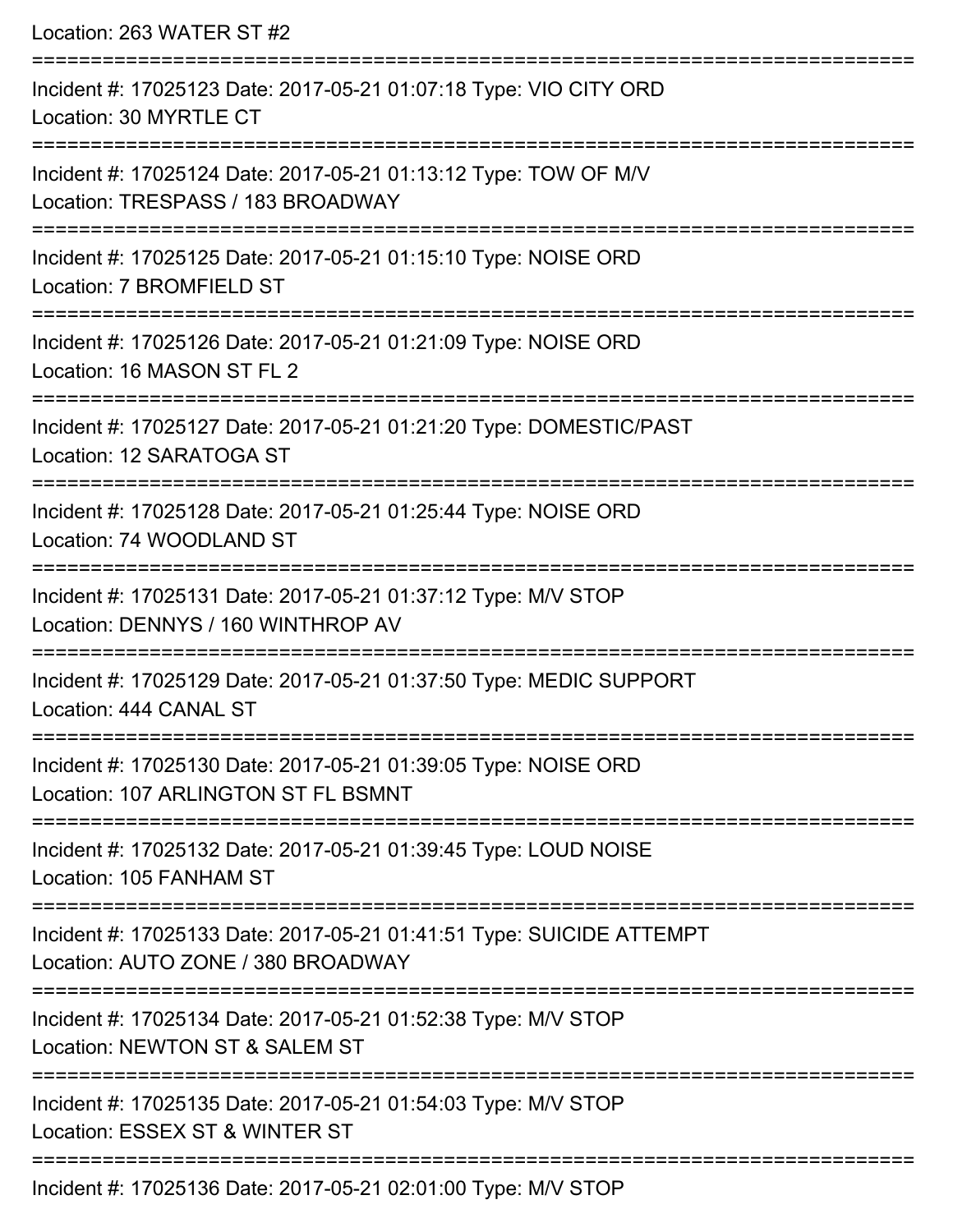| Incident #: 17025137 Date: 2017-05-21 02:02:15 Type: M/V STOP<br>Location: ESSEX ST & WINTER ST                    |
|--------------------------------------------------------------------------------------------------------------------|
| Incident #: 17025138 Date: 2017-05-21 02:16:20 Type: DOMESTIC/PAST<br>Location: BUCKLEY GARAGE / AMESBURY & COMMON |
| Incident #: 17025139 Date: 2017-05-21 02:23:51 Type: GENERAL SERV<br>Location: 32 FULTON ST FL 1                   |
| Incident #: 17025140 Date: 2017-05-21 02:37:10 Type: ALARMS<br>Location: 236 LAWRENCE ST FL 2                      |
| Incident #: 17025141 Date: 2017-05-21 02:47:53 Type: DISTURBANCE<br>Location: 12 CANTERBURY ST #1                  |
| Incident #: 17025142 Date: 2017-05-21 02:48:53 Type: B&E/ATTEMPY<br>Location: 4 E GILBERT ST                       |
| Incident #: 17025143 Date: 2017-05-21 02:56:56 Type: NOISE ORD<br>Location: 550 BROADWAY #307                      |
| Incident #: 17025144 Date: 2017-05-21 02:59:34 Type: NOISE ORD<br>Location: 59 BROOK ST FL 3                       |
| Incident #: 17025145 Date: 2017-05-21 03:01:39 Type: LOCKOUT<br>Location: 129 BAILEY ST                            |
| Incident #: 17025146 Date: 2017-05-21 03:07:00 Type: M/V STOP<br>Location: BROADWAY & MANCHESTER ST                |
| Incident #: 17025147 Date: 2017-05-21 03:09:31 Type: M/V STOP<br>Location: ELM ST & UNION ST                       |
| Incident #: 17025148 Date: 2017-05-21 03:10:29 Type: M/V STOP<br>Location: BROADWAY & CROSS ST                     |
| Incident #: 17025149 Date: 2017-05-21 03:20:09 Type: M/V STOP<br>Location: ESSEX ST & WINTER ST                    |
| Incident #: 17025150 Date: 2017-05-21 03:23:35 Type: M/V STOP                                                      |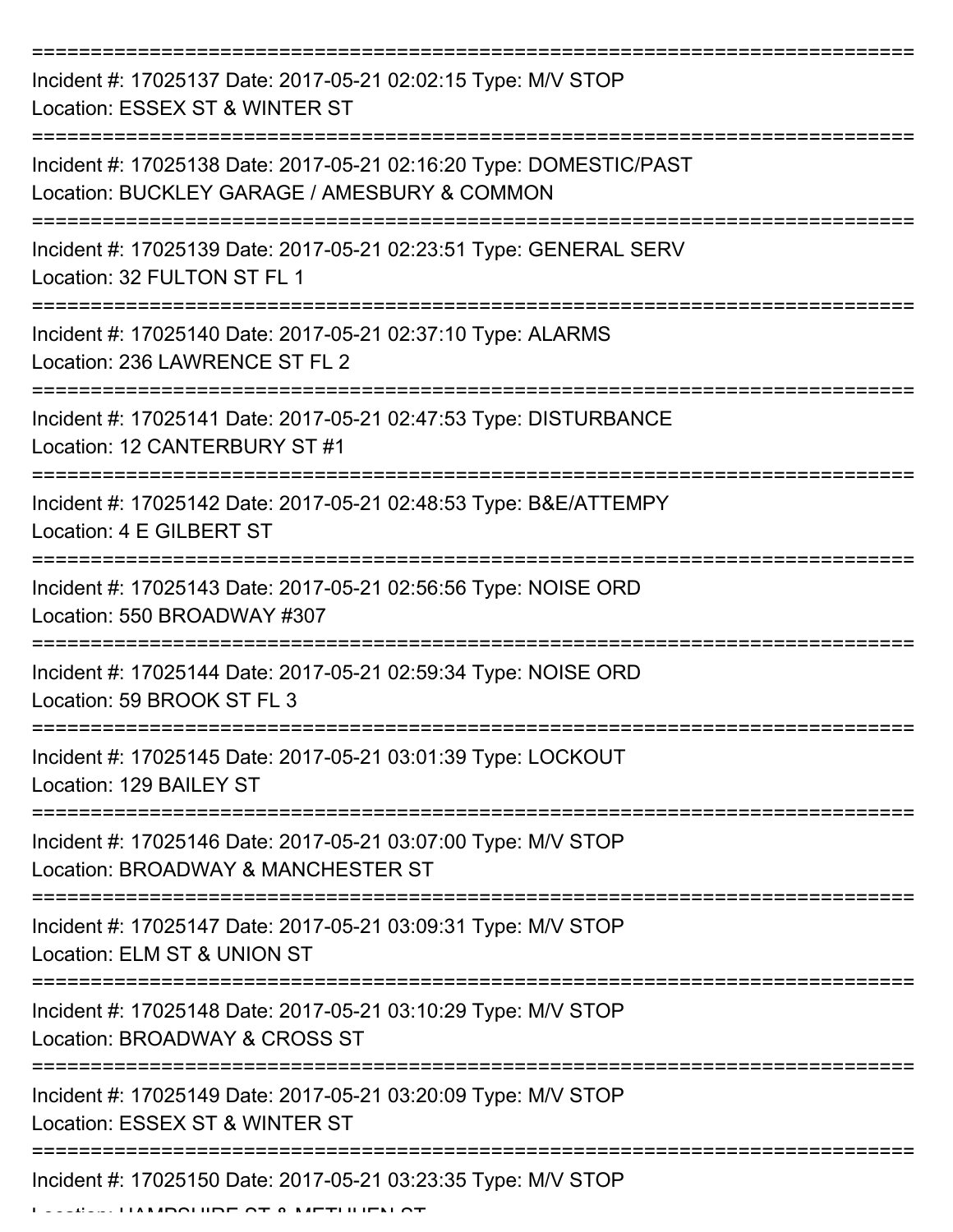| Incident #: 17025151 Date: 2017-05-21 03:29:36 Type: NOISE ORD<br>Location: 138 BEACON AV                         |
|-------------------------------------------------------------------------------------------------------------------|
| Incident #: 17025152 Date: 2017-05-21 03:34:30 Type: DISTURBANCE<br>Location: 190 FERRY ST                        |
| Incident #: 17025153 Date: 2017-05-21 03:41:46 Type: SUS PERS/MV<br>Location: DEMOULAS MARKET / 700 ESSEX ST      |
| Incident #: 17025154 Date: 2017-05-21 03:48:10 Type: EXTRA SURVEIL<br>Location: 4 E GILBERT ST                    |
| Incident #: 17025155 Date: 2017-05-21 03:57:22 Type: NOISE ORD<br>Location: 13 BIRCH ST                           |
| Incident #: 17025156 Date: 2017-05-21 04:02:33 Type: M/V STOP<br>Location: HAMPSHIRE ST & LEBANON ST              |
| Incident #: 17025157 Date: 2017-05-21 04:16:41 Type: TOW OF M/V<br>Location: TRESPASS / 2 INMAN ST                |
| Incident #: 17025158 Date: 2017-05-21 04:22:50 Type: NOISE ORD<br>Location: 49 WEST ST #REAR                      |
| Incident #: 17025159 Date: 2017-05-21 04:37:57 Type: M/V STOP<br>Location: ACTON ST & WEST ST                     |
| Incident #: 17025160 Date: 2017-05-21 05:20:07 Type: AUTO ACC/UNK PI<br>Location: 39 MYRTLE ST                    |
| Incident #: 17025161 Date: 2017-05-21 05:51:00 Type: ALARMS<br>Location: SPECTOR TEXTILE PRODUCTS / 10 EMBANKMENT |
| Incident #: 17025162 Date: 2017-05-21 06:28:39 Type: DOMESTIC/PROG<br>Location: 26 FARLEY ST                      |
| Incident #: 17025163 Date: 2017-05-21 06:58:39 Type: M/V STOP<br>Location: MERRIMACK ST & S UNION ST              |
| Incident #: 17025164 Date: 2017-05-21 07:07:38 Type: PARK & WALK                                                  |

Location: 0 BROADWAY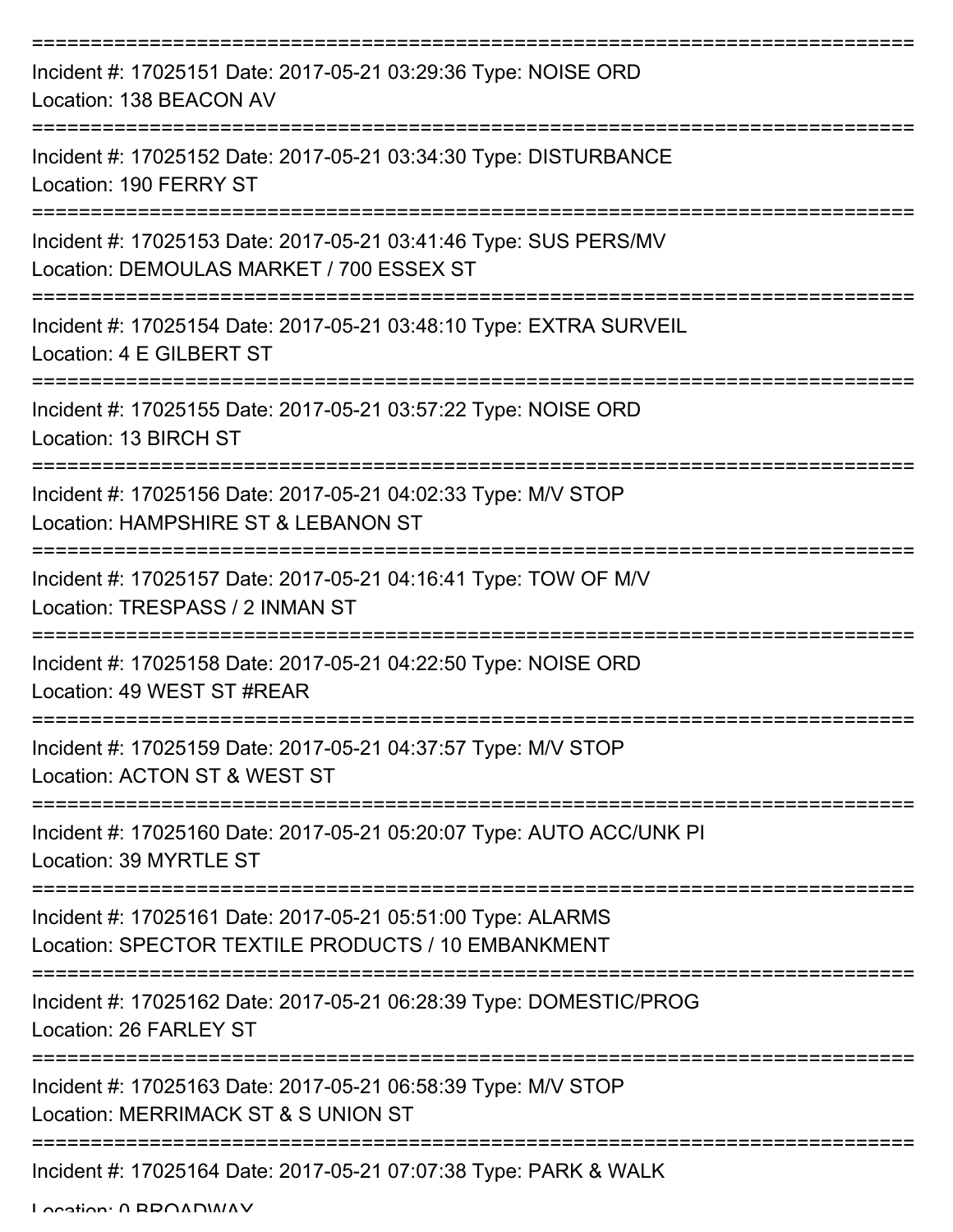| Incident #: 17025165 Date: 2017-05-21 07:13:49 Type: M/V STOP<br>Location: BROADWAY & METHUEN ST                      |
|-----------------------------------------------------------------------------------------------------------------------|
| Incident #: 17025166 Date: 2017-05-21 07:16:04 Type: M/V STOP<br>Location: BROADWAY & ESSEX ST                        |
| Incident #: 17025167 Date: 2017-05-21 07:24:35 Type: M/V STOP<br>Location: BROADWAY & LOWELL ST                       |
| Incident #: 17025168 Date: 2017-05-21 07:46:41 Type: ALARM/BURG<br>Location: 7 WOODLAND ST                            |
| Incident #: 17025169 Date: 2017-05-21 07:48:29 Type: M/V STOP<br>Location: ANDOVER ST & NEWTON ST                     |
| Incident #: 17025170 Date: 2017-05-21 07:56:24 Type: SUS PERS/MV<br>Location: FRANKLIN ST & HAVERHILL ST              |
| Incident #: 17025171 Date: 2017-05-21 09:00:13 Type: SHOPLIFTING<br>Location: MARKET BASKET / 700 ESSEX ST            |
| Incident #: 17025172 Date: 2017-05-21 09:00:18 Type: HIT & RUN M/V<br>Location: DOLLAR TREE / 154 S BROADWAY          |
| Incident #: 17025173 Date: 2017-05-21 09:12:51 Type: WOMAN DOWN<br>Location: ST MARYS / 301 HAVERHILL ST              |
| Incident #: 17025174 Date: 2017-05-21 09:21:08 Type: DRUG VIO<br>Location: 44 DUNSTABLE ST                            |
| Incident #: 17025175 Date: 2017-05-21 09:44:56 Type: MEDIC SUPPORT<br>Location: LAHEY CLINIC / 12 METHUEN ST FL 2NDFL |
| Incident #: 17025176 Date: 2017-05-21 09:45:58 Type: AUTO ACC/NO PI<br>Location: LOWELL ST & OXFORD ST                |
| Incident #: 17025177 Date: 2017-05-21 09:52:30 Type: DOMESTIC/PAST<br>Location: 80 BAILEY ST                          |
| Incident #: 17025179 Date: 2017-05-21 09:59:57 Type: HIT & RUN M/V<br>Location: BRUCE ST & CORNISH ST                 |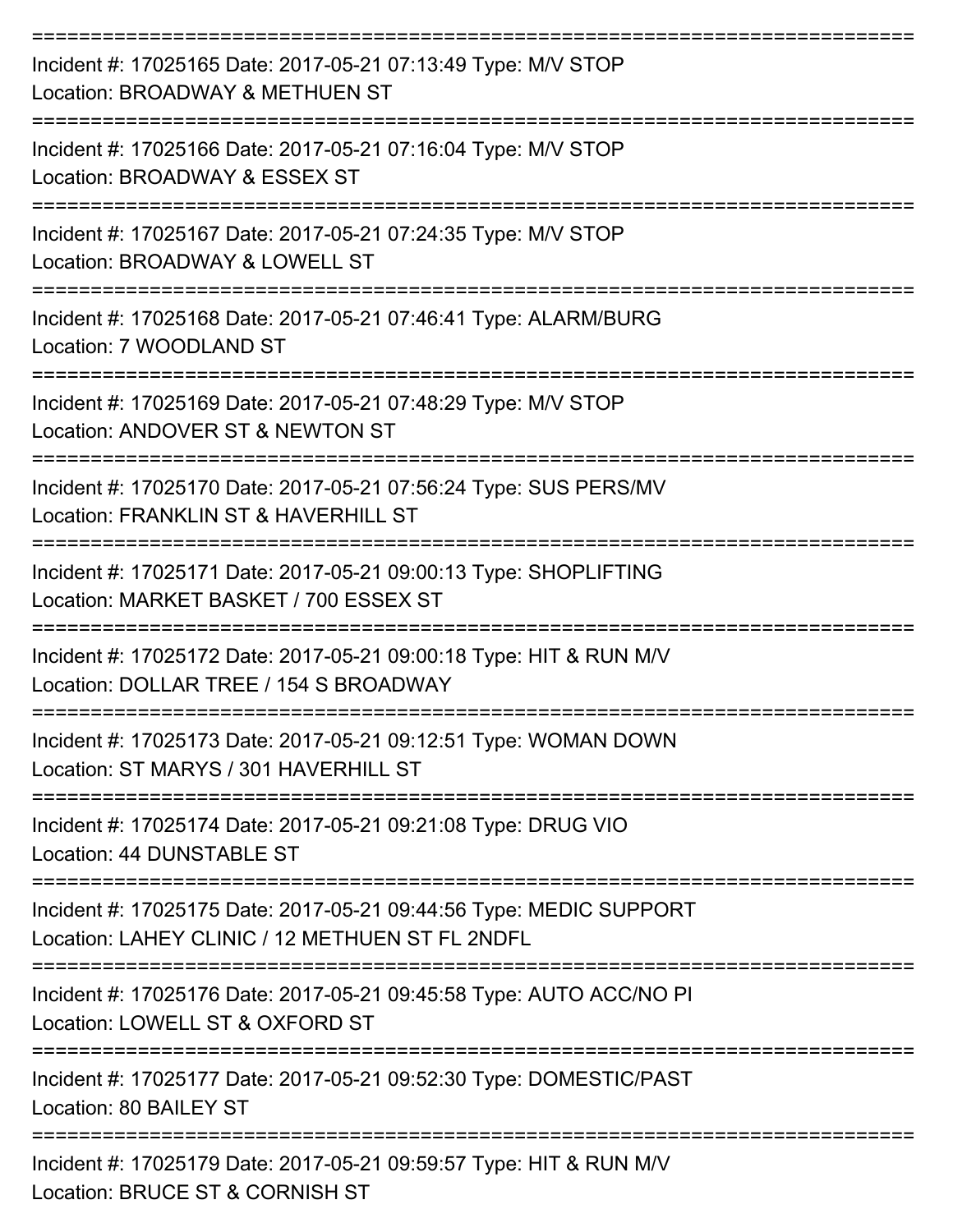| Incident #: 17025178 Date: 2017-05-21 10:02:24 Type: M/V STOP<br>Location: BROADWAY & COMMON ST                        |
|------------------------------------------------------------------------------------------------------------------------|
| :==========================<br>Incident #: 17025180 Date: 2017-05-21 10:40:03 Type: M/V STOP<br>Location: 700 ESSEX ST |
| Incident #: 17025181 Date: 2017-05-21 10:46:58 Type: M/V STOP<br>Location: 12 MELROSE ST                               |
| Incident #: 17025182 Date: 2017-05-21 10:55:21 Type: COURT DOC SERVE<br>Location: 112 MARSTON ST                       |
| Incident #: 17025183 Date: 2017-05-21 11:04:58 Type: PARK & WALK<br>Location: BRADFORD ST & BROADWAY                   |
| Incident #: 17025184 Date: 2017-05-21 11:11:32 Type: M/V STOP<br>Location: 15 SPRINGFIELD ST                           |
| Incident #: 17025185 Date: 2017-05-21 11:18:12 Type: AUTO ACC/NO PI<br>Location: 60 ISLAND ST                          |
| Incident #: 17025186 Date: 2017-05-21 11:20:56 Type: M/V STOP<br>Location: 21 HANCOCK ST                               |
| Incident #: 17025187 Date: 2017-05-21 11:23:56 Type: SUS PERS/MV<br>Location: 201 HAVERHILL ST                         |
| Incident #: 17025188 Date: 2017-05-21 11:50:01 Type: VIO CITY ORD<br>Location: ERVING AV & ALMA                        |
| Incident #: 17025189 Date: 2017-05-21 11:52:39 Type: ALARM/BURG<br>Location: MALAYA'S / 2 NEWBURY ST                   |
| Incident #: 17025190 Date: 2017-05-21 11:54:14 Type: MISSING PERS<br>Location: 59 BUSWELL ST                           |
| Incident #: 17025191 Date: 2017-05-21 12:04:00 Type: SUS PERS/MV<br>Location: BROADWAY & CEDAR ST                      |
| Incident #: 17025192 Date: 2017-05-21 12:15:38 Type: VIO CITY ORD<br>Location: ALMA ST & ERVING AV                     |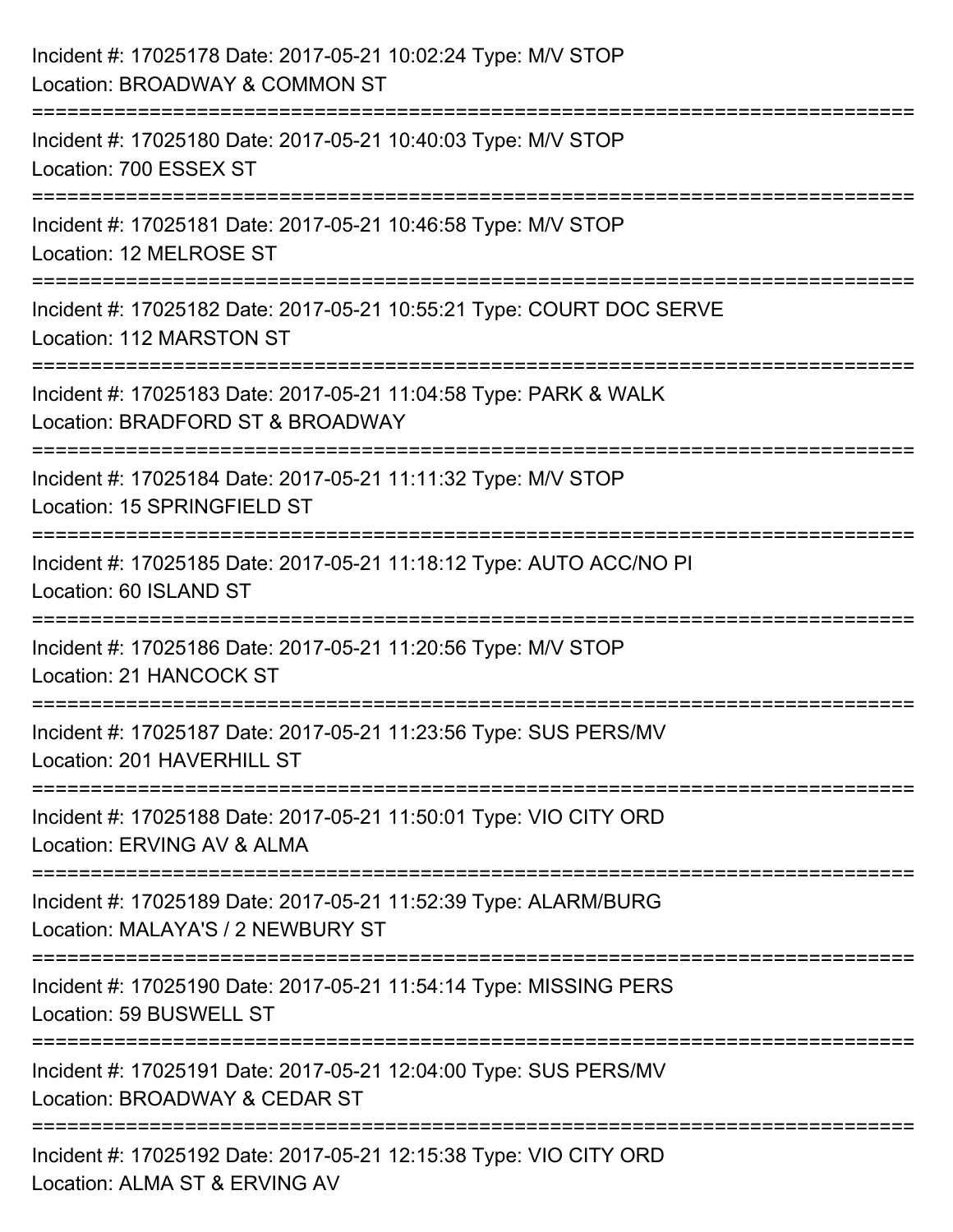Incident #: 17025193 Date: 2017-05-21 12:19:10 Type: ASSIST FIRE Location: 244 MT VERNON ST =========================================================================== Incident #: 17025194 Date: 2017-05-21 12:38:00 Type: ALARM/BURG Location: ODAR OFFICE / 439 S UNION ST #301 =========================================================================== Incident #: 17025195 Date: 2017-05-21 12:50:52 Type: M/V STOP Location: 379 MT VERNON ST =========================================================================== Incident #: 17025196 Date: 2017-05-21 12:52:15 Type: MEDIC SUPPORT Location: ST MARY'S CHURCH / 205 HAMPSHIRE ST =========================================================================== Incident #: 17025198 Date: 2017-05-21 13:26:58 Type: MAL DAMAGE Location: 301 HAMPSHIRE ST =========================================================================== Incident #: 17025197 Date: 2017-05-21 13:28:29 Type: ALARM/BURG Location: AMIGOS HOMECARE / 49 BLANCHARD ST #101 =========================================================================== Incident #: 17025199 Date: 2017-05-21 13:37:27 Type: MEDIC SUPPORT Location: EBENEZER CHURCH / 327 HAVERHILL ST =========================================================================== Incident #: 17025200 Date: 2017-05-21 13:51:45 Type: M/V STOP Location: 15 PORTLAND ST =========================================================================== Incident #: 17025201 Date: 2017-05-21 13:52:20 Type: CK WELL BEING Location: 202 HIGH ST =========================================================================== Incident #: 17025202 Date: 2017-05-21 14:10:08 Type: ALARM/BURG Location: GARCIA RESD / 337 WATER ST =========================================================================== Incident #: 17025203 Date: 2017-05-21 14:15:21 Type: ALARM/BURG Location: GENESIS AUTO / 12 BROADWAY AV =========================================================================== Incident #: 17025204 Date: 2017-05-21 14:19:00 Type: WARRANT SERVE Location: 178 E HAVERHILL ST =========================================================================== Incident #: 17025205 Date: 2017-05-21 14:50:13 Type: M/V STOP Location: 50 BROADWAY =========================================================================== Incident #: 17025206 Date: 2017-05-21 15:05:28 Type: M/V STOP Location: COMMUNITY AV & HAVERHILL ST

===========================================================================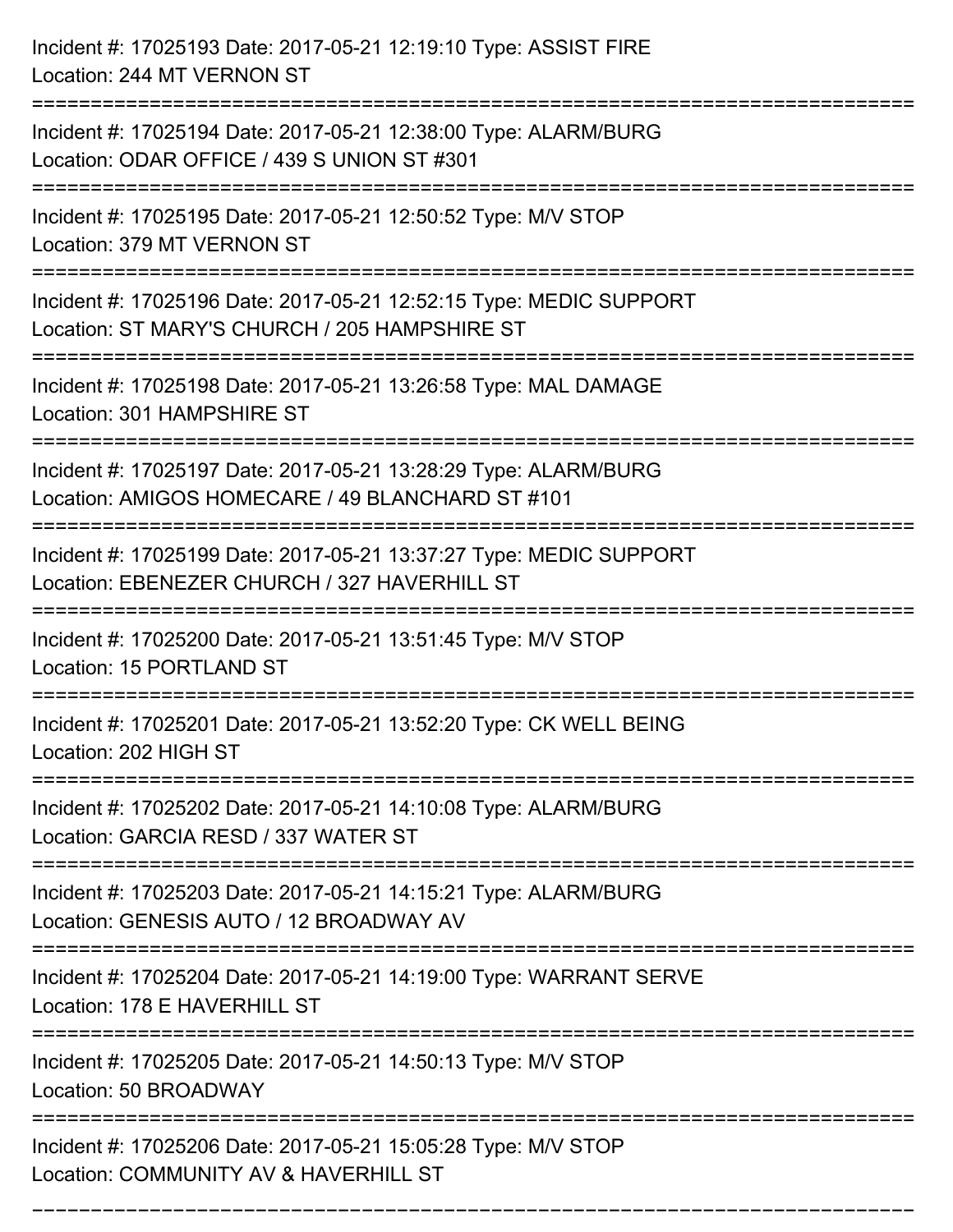| Incident #: 17025207 Date: 2017-05-21 15:12:06 Type: M/V STOP<br>Location: 76 AMES ST                                            |
|----------------------------------------------------------------------------------------------------------------------------------|
| Incident #: 17025208 Date: 2017-05-21 15:14:55 Type: DOMESTIC/PAST<br>Location: 175 ABBOTT ST                                    |
| Incident #: 17025209 Date: 2017-05-21 16:02:22 Type: DISTURBANCE<br>Location: 65 N PARISH RD<br>================================ |
| Incident #: 17025210 Date: 2017-05-21 16:17:15 Type: SUS PERS/MV<br>Location: 17 BROOK ST                                        |
| Incident #: 17025211 Date: 2017-05-21 16:35:59 Type: DOMESTIC/PAST<br>Location: 29 BUTLER ST                                     |
| Incident #: 17025212 Date: 2017-05-21 16:59:32 Type: NOISE ORD<br>Location: 482 HAVERHILL ST FL 1                                |
| Incident #: 17025213 Date: 2017-05-21 17:03:20 Type: AUTO ACC/UNK PI<br>Location: MARBLE AV & WATER ST                           |
| Incident #: 17025214 Date: 2017-05-21 17:07:07 Type: GENERAL SERV<br>Location: 326 LOWELL ST                                     |
| Incident #: 17025215 Date: 2017-05-21 17:12:34 Type: DISTURBANCE<br>Location: 6 DIAMOND ST                                       |
| Incident #: 17025216 Date: 2017-05-21 17:18:25 Type: UNWANTEDGUEST<br>Location: 19 WINTER ST                                     |
| Incident #: 17025217 Date: 2017-05-21 17:30:15 Type: GENERAL SERV<br>Location: 153 FARNHAM ST FL 2                               |
| Incident #: 17025218 Date: 2017-05-21 17:31:59 Type: TOW/REPOSSED<br>Location: BELLEVUE ST & HILLTOP AV                          |
| Incident #: 17025219 Date: 2017-05-21 17:52:40 Type: SUICIDE ATTEMPT<br>Location: 248A BROADWAY                                  |
| Incident #: 17025220 Date: 2017-05-21 18:09:10 Type: M/V STOP<br>Location: HAMPSHIRE ST & LOWELL ST                              |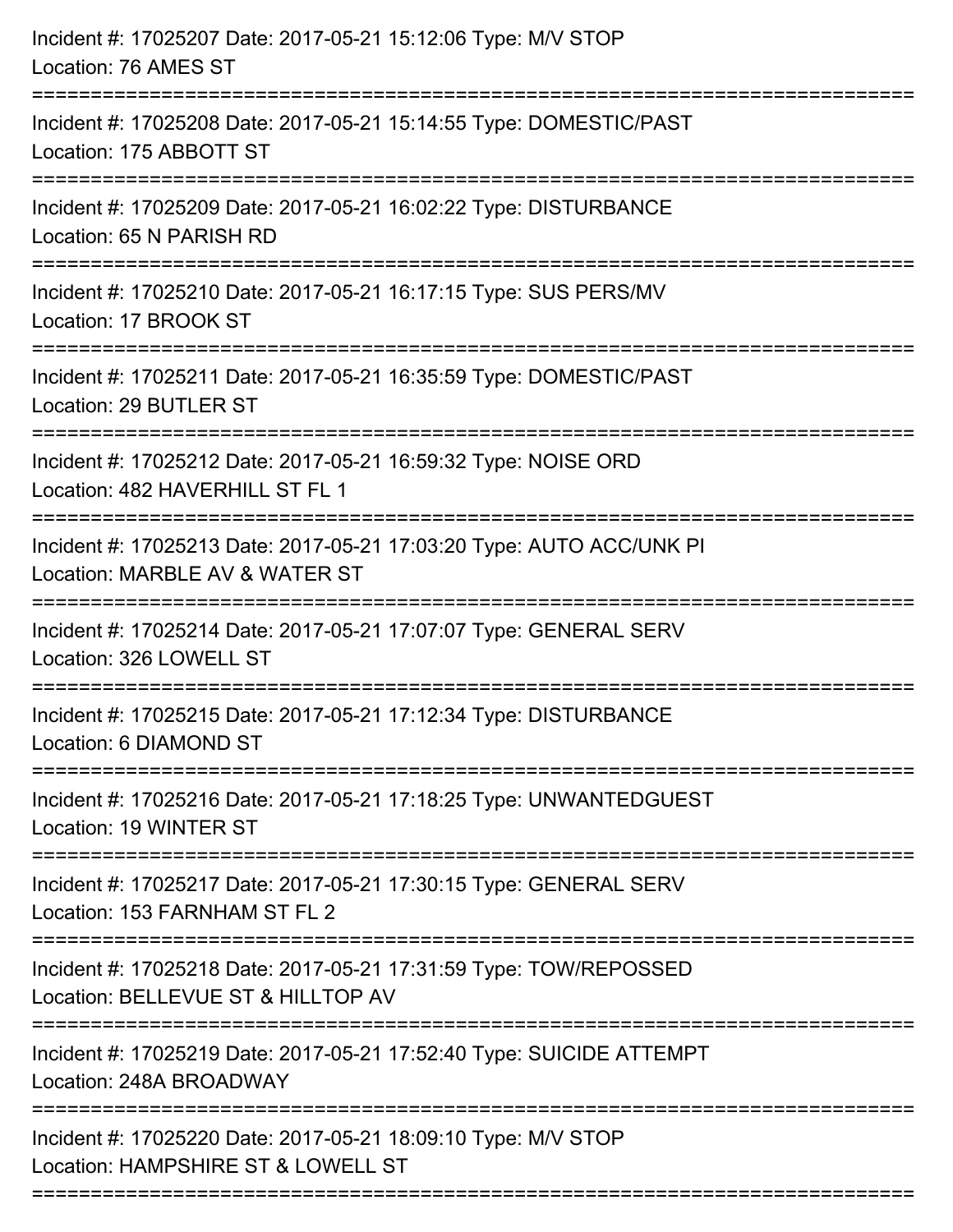Location: RESERVIOR / null =========================================================================== Incident #: 17025222 Date: 2017-05-21 18:15:01 Type: NOISE ORD Location: NORRIS ST =========================================================================== Incident #: 17025223 Date: 2017-05-21 18:15:11 Type: LARCENY/PAST Location: 362 ESSEX ST FL 2ND =========================================================================== Incident #: 17025224 Date: 2017-05-21 18:20:29 Type: DRUG OVERDOSE Location: 19 CUSTER ST =========================================================================== Incident #: 17025225 Date: 2017-05-21 18:24:33 Type: UNATENEDCHILD Location: HAVERHILL ST & JACKSON ST =========================================================================== Incident #: 17025226 Date: 2017-05-21 18:27:42 Type: M/V STOP Location: HALLENAN AV & HAVERHILL ST =========================================================================== Incident #: 17025227 Date: 2017-05-21 18:44:53 Type: M/V STOP Location: CENTRAL BRIDGE / 0 MERRIMACK ST =========================================================================== Incident #: 17025228 Date: 2017-05-21 18:47:05 Type: HIT & RUN M/V Location: AMES ST & HAVERHILL ST =========================================================================== Incident #: 17025229 Date: 2017-05-21 19:00:59 Type: M/V STOP Location: KENT ST & S UNION ST =========================================================================== Incident #: 17025231 Date: 2017-05-21 19:04:37 Type: THREATS Location: HAVERHILL ST & JACKSON ST =========================================================================== Incident #: 17025230 Date: 2017-05-21 19:10:55 Type: NOISE ORD Location: 147 FARNHAM ST =========================================================================== Incident #: 17025232 Date: 2017-05-21 19:13:50 Type: WARRANT SERVE Location: MCDONALDS / 50 BROADWAY =========================================================================== Incident #: 17025233 Date: 2017-05-21 19:30:09 Type: M/V STOP Location: MARKET ST & PARKER ST =========================================================================== Incident #: 17025234 Date: 2017-05-21 19:41:38 Type: STOL/MV/PAS Location: HAFFNERS GAS STATION / 262 LAWRENCE ST ===========================================================================

Incident #: 17025235 Date: 2017 05 21 19:45:30 Type: NOISE ORD.<br>.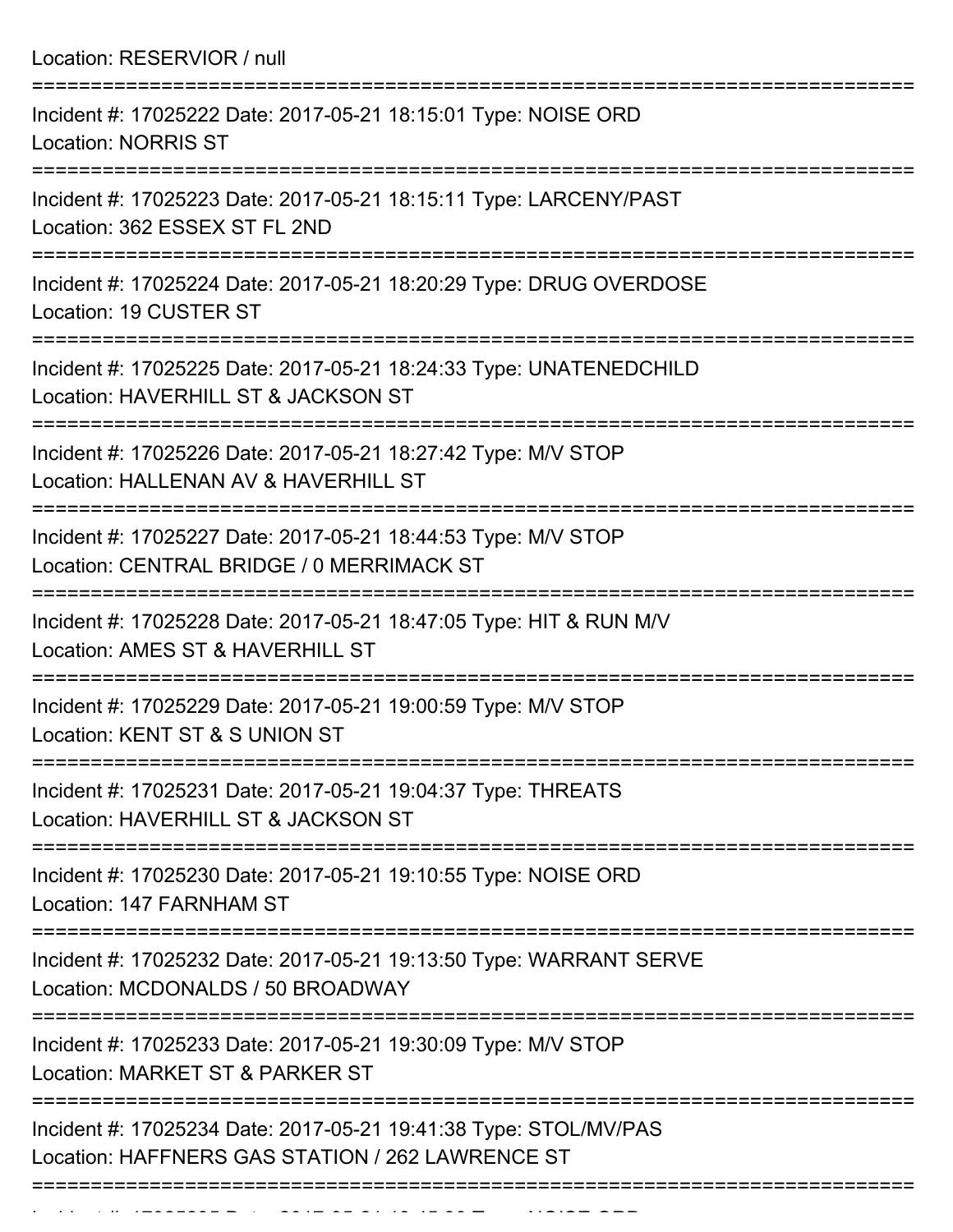| Location: FRANKLIN ST & TREMONT ST #`                                                                                        |
|------------------------------------------------------------------------------------------------------------------------------|
| Incident #: 17025240 Date: 2017-05-21 19:58:07 Type: FIRE<br>Location: 224 BAILEY ST                                         |
| Incident #: 17025236 Date: 2017-05-21 19:58:10 Type: DISORDERLY<br>Location: 68 DUCKETT AV                                   |
| Incident #: 17025237 Date: 2017-05-21 20:00:07 Type: NOISE ORD<br><b>Location: NORRIS ST</b><br>---------------------------  |
| Incident #: 17025238 Date: 2017-05-21 20:02:45 Type: NOISE ORD<br><b>Location: MERRIMACK VIEW CT</b>                         |
| Incident #: 17025239 Date: 2017-05-21 20:03:09 Type: M/V STOP<br>Location: 205 BROADWAY<br>;================================ |
| Incident #: 17025241 Date: 2017-05-21 20:11:29 Type: NOISE ORD<br>Location: 448 LOWELL ST                                    |
| Incident #: 17025242 Date: 2017-05-21 20:12:33 Type: NOISE ORD<br>Location: 81 AVON ST<br>=============================      |
| Incident #: 17025243 Date: 2017-05-21 20:16:21 Type: STOL/MV/PAS<br>Location: 59 BUTLER ST                                   |
| Incident #: 17025244 Date: 2017-05-21 20:25:03 Type: LOUD NOISE<br><b>Location: EVERETT ST</b>                               |
| Incident #: 17025245 Date: 2017-05-21 20:26:05 Type: FIRE WORKS<br>Location: COOLIDGE ST                                     |
| Incident #: 17025247 Date: 2017-05-21 20:31:09 Type: MEDIC SUPPORT<br>Location: WALK IN WALK IN / 11 LAWRENCE ST FL 5        |
| Incident #: 17025246 Date: 2017-05-21 20:31:20 Type: DOMESTIC/PROG<br>Location: 514 HAVERHILL ST                             |
| Incident #: 17025248 Date: 2017-05-21 20:35:17 Type: LOUD NOISE<br>Location: BODWELL ST & SCHOOL ST                          |
|                                                                                                                              |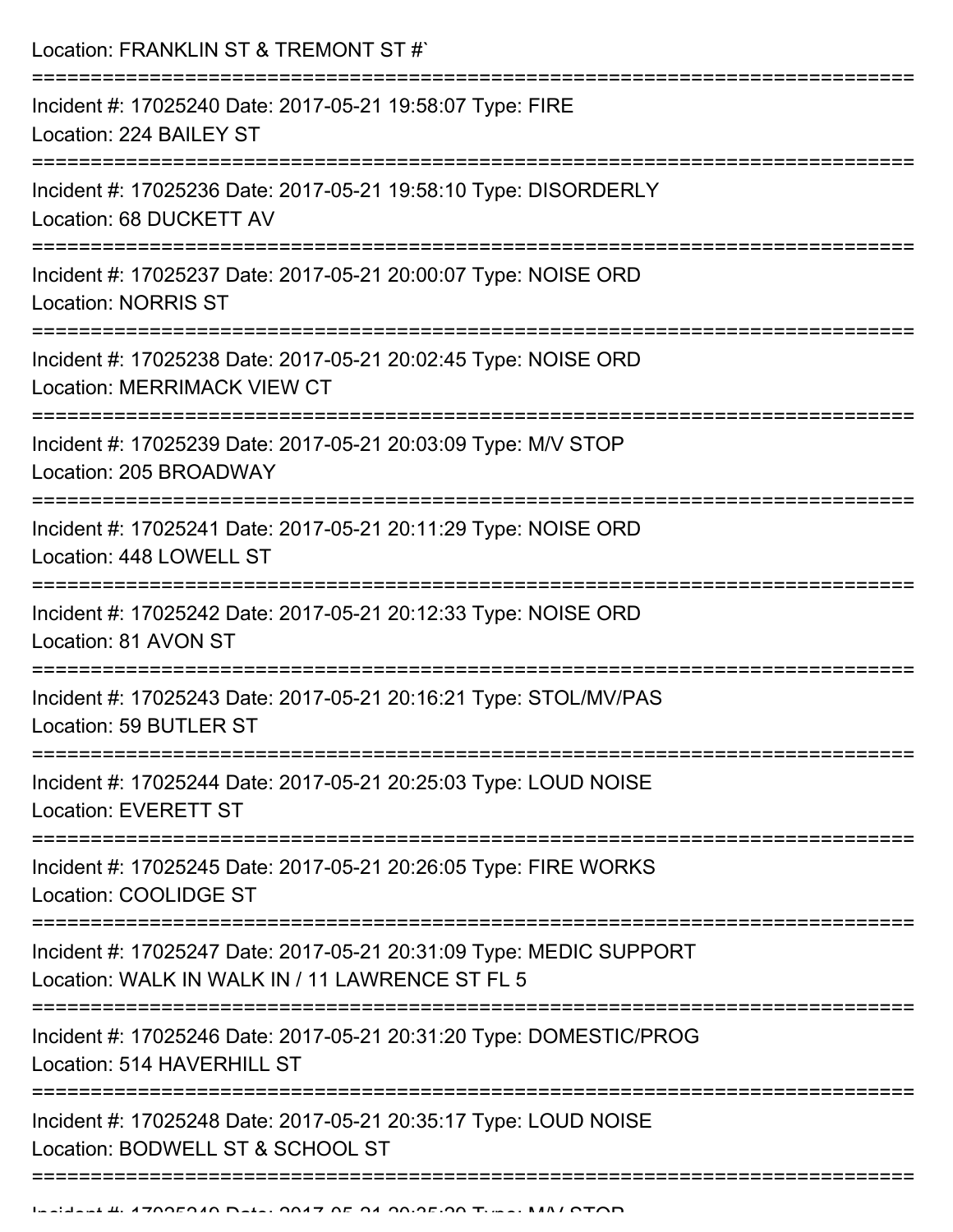| Location: LOWELL ST & WINTER ST                                                                                  |
|------------------------------------------------------------------------------------------------------------------|
| Incident #: 17025250 Date: 2017-05-21 20:38:58 Type: LOUD NOISE<br>Location: FERRY ST & PROSPECT ST              |
| Incident #: 17025251 Date: 2017-05-21 20:40:26 Type: M/V STOP<br>Location: BROOKFIELD ST & DRACUT ST             |
| Incident #: 17025252 Date: 2017-05-21 20:45:24 Type: AUTO ACC/NO PI<br>Location: 14 BEACON ST                    |
| Incident #: 17025253 Date: 2017-05-21 20:49:45 Type: SUS PERS/MV<br>Location: 340 HAVERHILL ST                   |
| Incident #: 17025254 Date: 2017-05-21 20:50:23 Type: LOUD NOISE<br>Location: 9 COOLIDGE ST                       |
| Incident #: 17025255 Date: 2017-05-21 20:54:30 Type: M/V STOP<br>Location: 430 ANDOVER ST                        |
| Incident #: 17025256 Date: 2017-05-21 21:04:22 Type: MV/BLOCKING<br>Location: MARGIN ST & MELVIN ST              |
| Incident #: 17025257 Date: 2017-05-21 21:09:08 Type: M/V STOP<br>Location: METHUEN ST & UNION ST                 |
| Incident #: 17025258 Date: 2017-05-21 21:15:46 Type: M/V STOP<br>Location: 381 ESSEX ST                          |
| Incident #: 17025259 Date: 2017-05-21 21:17:36 Type: M/V STOP<br>Location: BROADWAY & CEDAR ST                   |
| Incident #: 17025260 Date: 2017-05-21 21:27:13 Type: KEEP PEACE<br>Location: WALK IN WALK IN / 154 ANDOVER ST #2 |
| Incident #: 17025261 Date: 2017-05-21 21:34:46 Type: M/V STOP<br>Location: 50 BROADWAY                           |
| Incident #: 17025262 Date: 2017-05-21 21:40:40 Type: M/V STOP<br>Location: 144 COMMON ST                         |
| Incident #: 17025264 Date: 2017-05-21 21:45:59 Type: M/V STOP                                                    |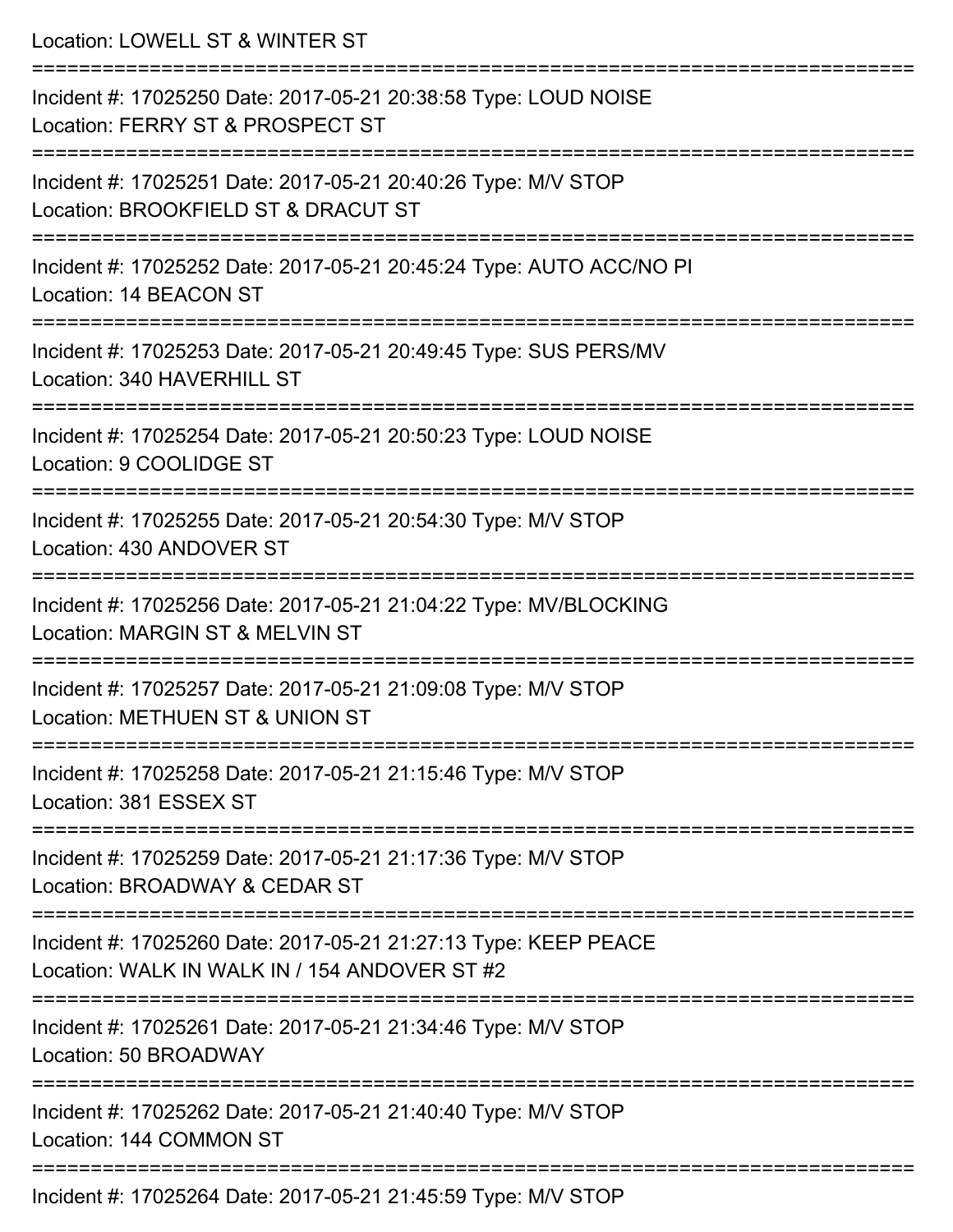| Incident #: 17025263 Date: 2017-05-21 21:47:08 Type: RECOV/STOL/MV<br>Location: FLORAL ST & HUDSON AV                              |
|------------------------------------------------------------------------------------------------------------------------------------|
| Incident #: 17025266 Date: 2017-05-21 21:47:09 Type: MISSING PERS<br>Location: WALK IN WALK IN / 18 AMHERST ST                     |
| Incident #: 17025265 Date: 2017-05-21 21:47:54 Type: UNKNOWN PROB<br>Location: 199 LAWRENCE ST                                     |
| Incident #: 17025267 Date: 2017-05-21 21:54:01 Type: LOUD NOISE<br>Location: 48 EVERETT ST                                         |
| Incident #: 17025268 Date: 2017-05-21 21:58:21 Type: NOISE ORD<br>Location: 11 BOXFORD ST                                          |
| Incident #: 17025269 Date: 2017-05-21 22:04:38 Type: NOISE ORD<br>Location: 19 BELLEVUE ST #6 FL 3RD                               |
| Incident #: 17025270 Date: 2017-05-21 22:09:39 Type: LOUD NOISE<br>Location: 11 WALNUT ST                                          |
| Incident #: 17025271 Date: 2017-05-21 22:12:09 Type: M/V STOP<br>Location: BUNKERHILL ST & LAWRENCE ST<br>:======================= |
| Incident #: 17025272 Date: 2017-05-21 22:22:29 Type: M/V STOP<br>Location: 102 SARATOGA ST                                         |
| Incident #: 17025273 Date: 2017-05-21 22:23:49 Type: TOW OF M/V<br>Location: 2 INMAN ST                                            |
| Incident #: 17025274 Date: 2017-05-21 22:26:30 Type: TOW/REC/STOL<br>Location: 9 HUDSON AV                                         |
| Incident #: 17025275 Date: 2017-05-21 22:45:46 Type: DOMESTIC/PAST<br>Location: WALK IN / 80 PARK ST                               |
| Incident #: 17025276 Date: 2017-05-21 23:11:13 Type: SUS PERS/MV<br>Location: EAST ST & MARKET ST                                  |
| Incident #: 17025277 Date: 2017-05-21 23:11:27 Type: LOUD NOISE                                                                    |